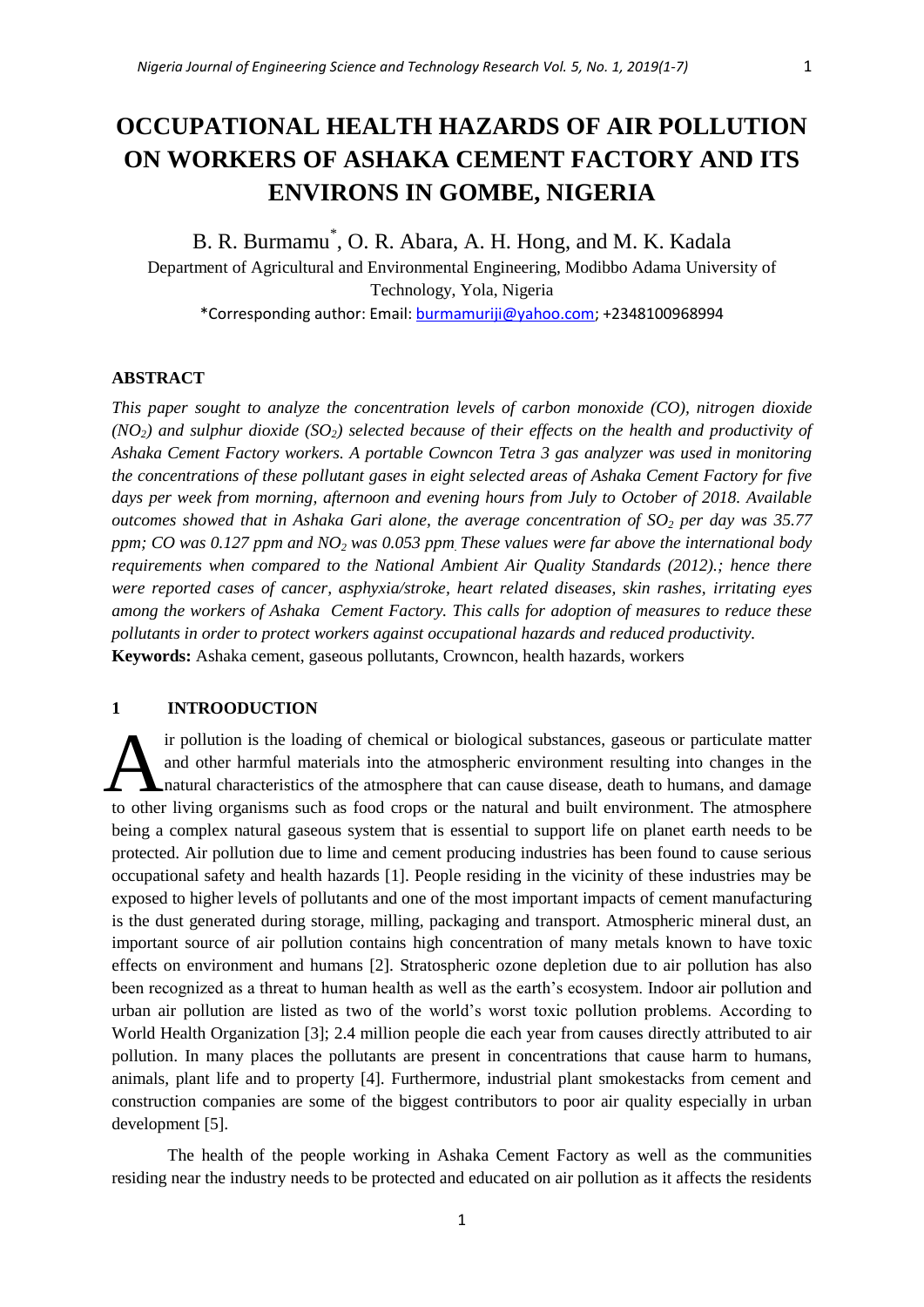through soot and dust production from the factory that pollutes the whole area. People living near the area complained that every morning and evening is covered with soot and dust that affects the cleanliness of food and clothes found outside thereby compromising people's health such as breathing difficulties, asthma, wheezing and eye irritation, skin rashes. Those individuals already suffering from cardio respiratory disorder such as asthmatics are highly affected [6]. Pollutants generally act on the surfaces of the respiratory system, causing chronic respiratory and cardiovascular disease [7]. They may also alter important body functions such as oxygen exchange in the lungs, or oxygen transport in the blood. Irritant pollutants may lead to irritation and long term damage to eyes, nose, throat and other wet surfaces of the body. Deposition of particulate matter in the alveoli of the lung is quite serious as removal can be slow and soluble particles will be transferred to the blood stream [8]. In this study, the effects of gaseous air pollutants: carbon monoxide (CO), nitrogen dioxide ( $NO<sub>2</sub>$ ) and sulphur dioxide  $(SO<sub>2</sub>)$  on Ashaka cement workers was analyzed and recommendations made for their possible reduction so that healthy working life within Ashaka and environs. can be achieved.

#### **2 METHODOLOGY**

#### **2.1 Description of Study Area**

The study was undertaken at Ashaka Cement Factory in Bajoga, Funakaye Local Government Area of Gombe state. The Local Government Area is bounded in the East by Gongola River and Lake Dadin-Kowa, beyond which lies Yobe and Borno States. The coordinates are: 10° 51'North 11°26'East in latitude and 10.850°North 11.433°East in Longitude. The total population of the area is 236,087 and it has an area of  $1,415 \text{ km}^2$  (Figure 1).



Figure 1. Imagery Map of Ashaka Area, Gombe State [5]

#### **2.2 Method of Data Collection and Analysis**

Concentration levels in parts per million (ppm) of three selected gaseous pollutants:  $CO, NO<sub>2</sub>$ and  $SO<sub>2</sub>$  were obtained from field measurements by the use of Crowcon (Tetra 3) with a model number IECEx BAS 05.0059, designed and calibrated to determine the concentrations of only three gaseous pollutants mentioned (Figure 2).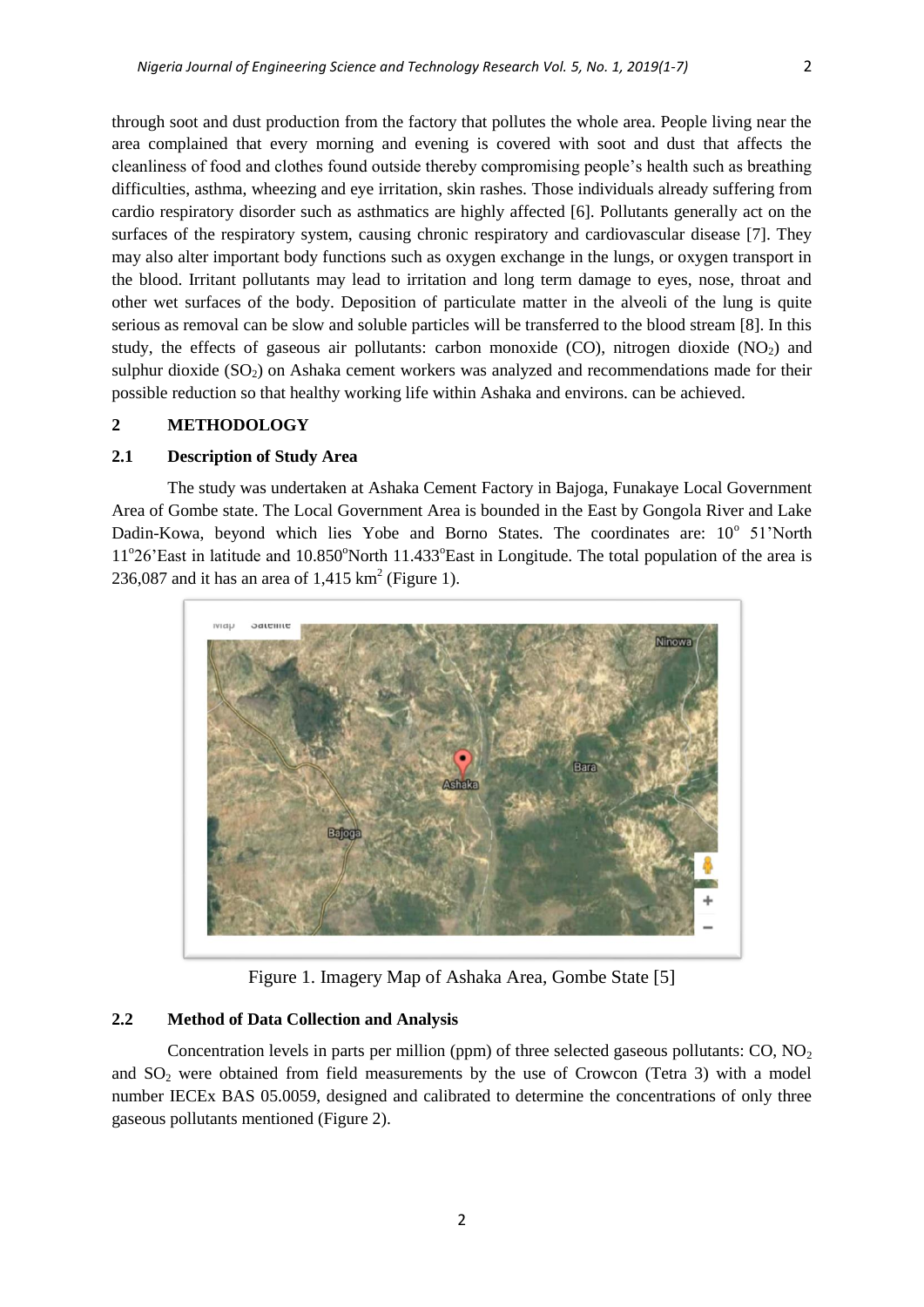

Figure 2. Crowncon Tetra 3 (Portable Air Monitoring Device) [10]

Based on this study, eight sampling stations were mapped out namely: Ashaka Gari (100 m), Alheri Angua (2 km), Jalingo (4 km), Boho (6 km), Gukkul (8 km), Funakaye (5 km), Nafada (8½ km), and Bade (9 km); representing settlements around the cement factory. Measurement of gaseous concentrations was carried out daily for five days from Mondays to Fridays been official working days per week. At those stations, air samples were measured at five selected areas. These locations were selected based on their population potentials and relative distance from the factory. The gas analyzer, Crowncon tetra 3 was calibrated at the field before use according to manufacturer's manual instructions. Results obtained from the field measurements were formulated into simple tables, bar chart and their effects and implications on the health of workers and other residents discussed.

#### **3. RESULTS AND DISCUSSION**

#### **3.1 Air Pollution Concentrations in Selected Areas of Study**

The types and concentrations of air pollutants  $(SO_2, NO_2 \text{ and } CO)$ , measured across the sampling areas were presented in Table 1 as follows.

| <b>Sampling</b>                                                                       | Mean pollutant Concentrations per Week in part per million (ppm) |       |       |                 |                                                  |       |       |       |       |
|---------------------------------------------------------------------------------------|------------------------------------------------------------------|-------|-------|-----------------|--------------------------------------------------|-------|-------|-------|-------|
| <b>Points</b>                                                                         | SO <sub>2</sub>                                                  |       |       | NO <sub>2</sub> |                                                  |       | CO.   |       |       |
|                                                                                       | M                                                                | A     | E     | М               | A                                                | Ε     | М     | A     | Ε     |
| Ashaka Gari                                                                           | 25.0                                                             | 45.3  | 37.0  | 0.012           | 0.025                                            | 0.016 | 0.026 | 0.053 | 0.048 |
| Alheri Angua                                                                          | 11.1                                                             | 23.0  | 17.0  | 0.055           | 0.066                                            | 0.015 | 0.072 | 0.037 | 0.083 |
| Jalingo                                                                               | 6.84                                                             | 17.42 | 9.00  | 0.038           | 0.092                                            | 0.083 | 0.016 | 0.062 | 0.090 |
| Boho                                                                                  | 19.31                                                            | 30.44 | 25.35 | 0.089           | 0.018                                            | 0.040 | 0.015 | 0.035 | 0.065 |
| Gukkul                                                                                | 7.55                                                             | 18.35 | 14.56 | 0.047           | 0.011                                            | 0.009 | 0.061 | 0.008 | 0.049 |
| Funakaye                                                                              | 28                                                               | 40.0  | 30.8  | 0.006           | 0.026                                            | 0.048 | 0.026 | 0.083 | 0.038 |
| Nafada                                                                                | 5.24                                                             | 15.8  | 7.05  | 0.010           | 0.063                                            | 0.035 | 0.096 | 0.017 | 0.025 |
| Bade                                                                                  | 7.3                                                              | 17.4  | 13.4  | 0.064           | 0.048                                            | 0.097 | 0.041 | 0.053 | 0.050 |
| $\mathbf{M}$ $\mathbf{M}$ = $\mathbf{M}$ = $\mathbf{M}$ = $\mathbf{M}$ = $\mathbf{M}$ | $(7.20 \t 0.20 \t \cdot \t 1.20$                                 |       |       |                 | $2.20 \ldots$ . $E = E_{\text{total}}$ . $1.200$ |       |       |       |       |

Table 1. Results of Air Emission Measurements at Sampling Points from Factory

M – Morning hours (7:30 – 9:30 am); A – Afternoon hours (1:30 – 3:30 pm); E – Evening hours (4:30  $-6:30 \text{ pm}$ ).

It can be observed from the table above that the concentration of  $SO_2$  ranged from 6.84 – 45.3 ppm recorded at Jalingo in the morning (7:30 – 9:30 am) and Ahaka Gari in the afternoon respectively. It also showed that the concentration limit of  $NO<sub>2</sub>$  was between  $0.006 - 0.097$  ppm in the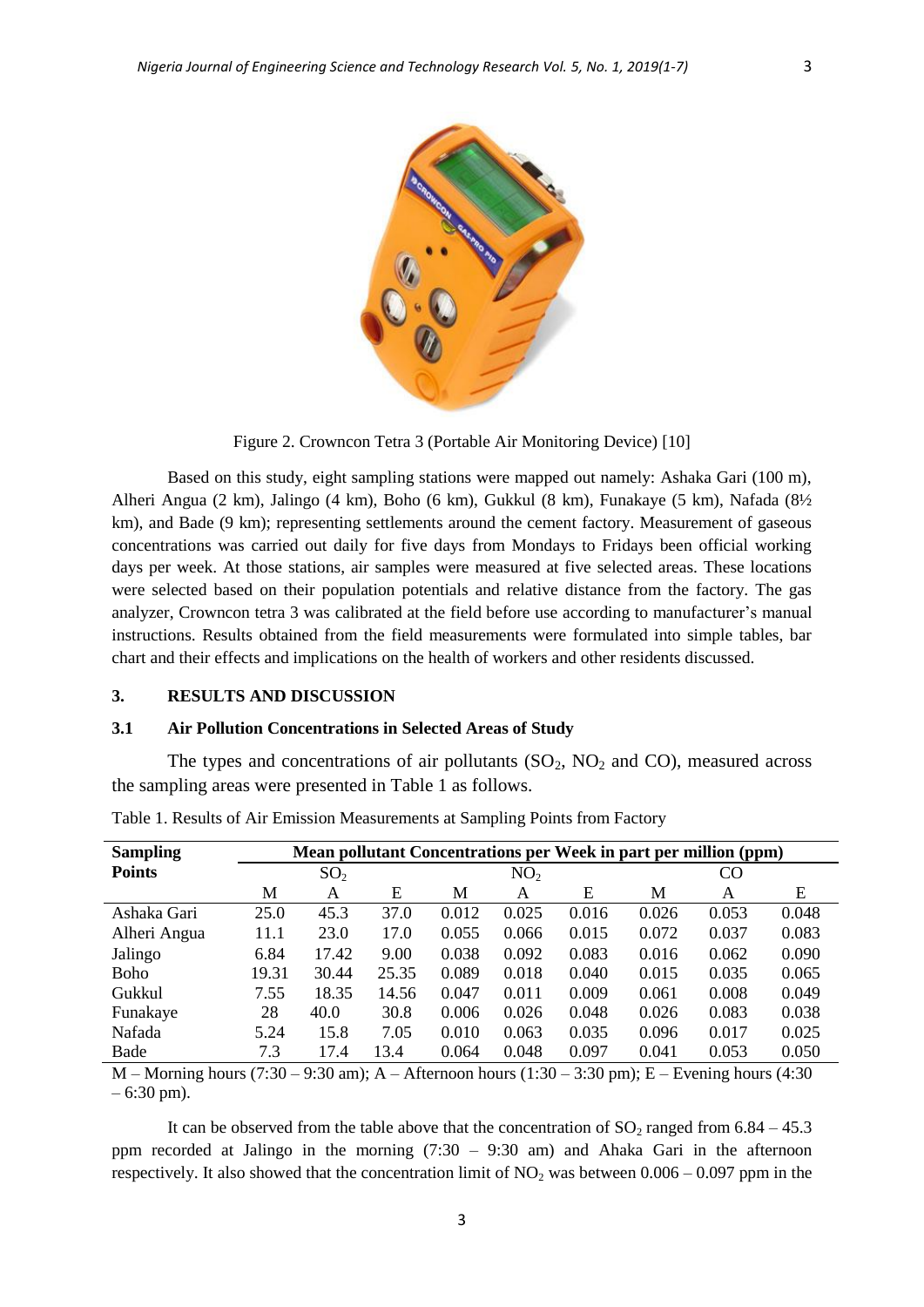morning at Funakaye and in the evening at Bade while the highest value of CO (0.096 ppm) measured at Nafada in the morning and a lowest value of 0.006 ppm in the afternoon was recorded at Gukkul. Other areas like Alheri Angua, Jalingo, Gukkul and Bade have low values of  $SO_2$  emissions accompanied with some high and low values of  $NO<sub>2</sub>$  and  $CO$  concentrations. This could be likely due to the fact that human population in those areas were quite low; hence less domestic and factory activities resulting into lower air pollutant emissions. Sulfur dioxide  $(SO<sub>2</sub>)$  is a highly reactive gas, and the largest sources of  $SO_2$  emissions are power plants and other industrial facilities that combust fossil fuels. It is linked with a number of adverse effects on the respiratory system. The threshold limit for  $SO_2$  according National Ambient Air Quality Standards (2012) range from  $0.04 - 0.25$  ppm; for CO is from  $0.03 - 0.05$  ppm while for NO<sub>2</sub>, it is from  $0.053 - 0.100$  ppm.

Nitrogen dioxide  $(NO_2)$  is one of a group of highly reactive gases formed from cars, trucks, buses emissions, power plants and other combustion sources. In addition to contributing to the formation of ground-level ozone and fine particle pollution,  $NO<sub>2</sub>$  is associated with a number of adverse effects on the human respiratory system. People who spend time on or near major roadways can experience short-term  $NO<sub>2</sub>$  exposures higher than the concentration exposure limits causing asthma in vulnerable children and the elderly. Carbon monoxide (CO) is a colorless, odorless gas emitted directly from motor vehicles and other sources powered by fossil-fuels. High CO concentration is absorbed through the lungs into the blood, where it binds with hemoglobin and reduces the ability of the blood to carry oxygen, a disease known as asphyxia.

### **3.2 Health Effects of Sulphur dioxide (SO2) and Particles**

The average results for  $SO<sub>2</sub>$  concentrations per day for a week as presented in Figure 3 was 4.80 ppm being the highest for Ashaka Gari sampling point; 2.20 ppm for Alheri Angua sampling point; 1.30 ppm for Jalingo sampling point; 2.50 ppm for Boho sampling point; 1.40 ppm for Gukkul sampling point; 2.60 ppm for Funakaye sampling point; 1.2 ppm for Nafada as the lowest pollutant recorded and 1.70 ppm for Bade sampling point.



Figure 3. Sulphur dioxide  $SO<sub>2</sub>$  Measured Concentrations in each area around Ashaka

#### **3.3 Sulfur dioxide**

Sulphur compounds also enter the air from the smelting and refining industries as well as from burning municipal wastes. Respiratory illnesses such as bronchitis and carcinogens causing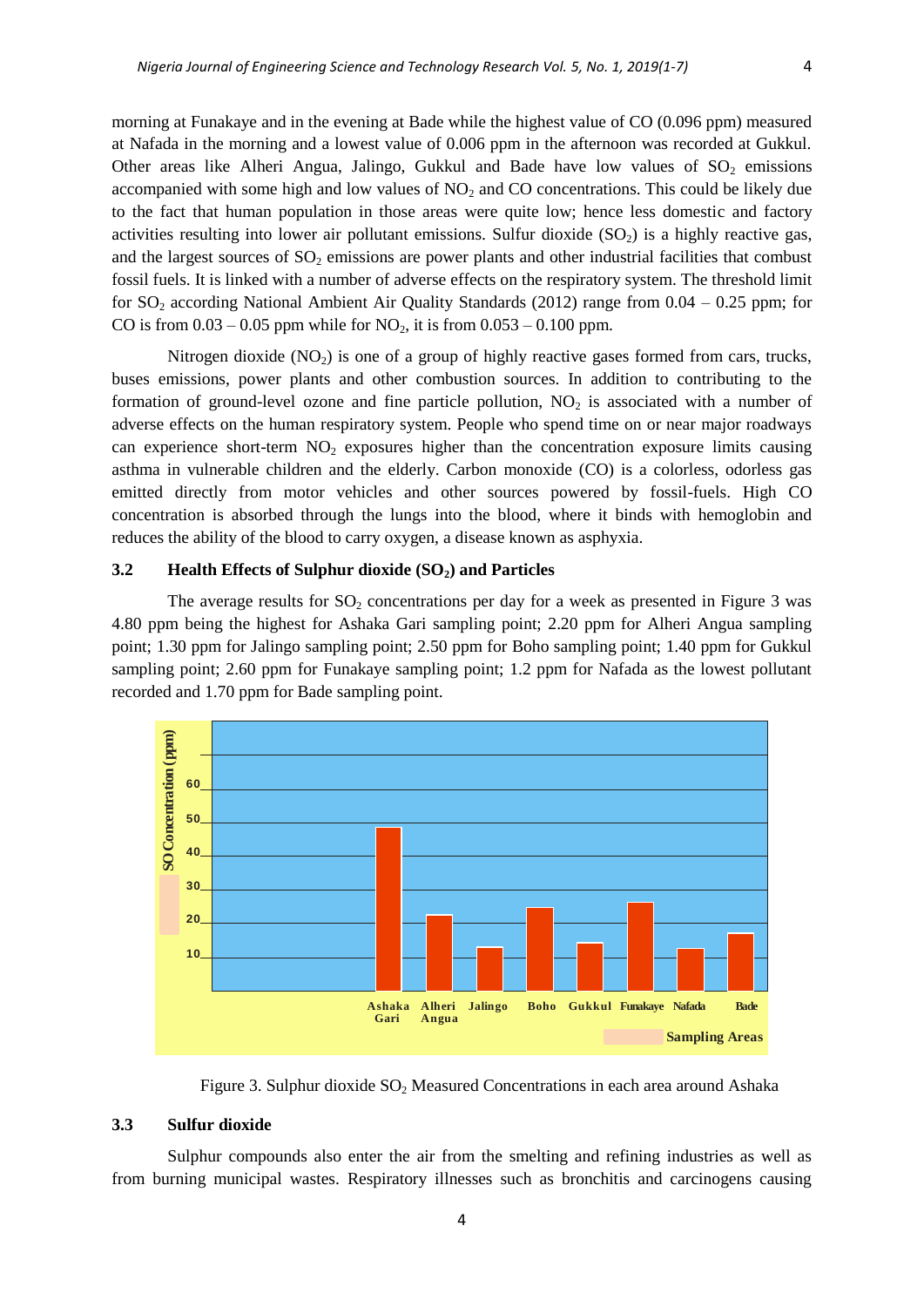cancer increase with sulphur oxide. These compounds have been found freely associated with particles of soot in the atmospheric air of the study area.

#### **3.4 Results of Nitrogen oxide (NO2) Measurements and Health Effects**

The average results for  $NO<sub>2</sub>$  levels per day for seven days presented in Figure 4 ranged from 0.022 - 0.088 ppm as the lowest and the highest concentrations recorded at Ashaka Gari and Bade sampling point respectively.



Figure 4. Nitrogen oxide  $(NO<sub>2</sub>)$  concentrations in sampling points around Ashaka

Approximately 90% of the annual emissions of nitrogen oxides stem from the combustion of fossil fuels. One-third of these emissions were from motor vehicles operation.

Two effects of nitrogen dioxide on body functions have been noted. One is the greater effort required in breathing. Individuals with chronic lung diseases experienced breathing difficulty. Other research reports [9] have indicated positive relation between nitrogen dioxide concentrations and higher mortality rate from heart disease and cancer.

#### **3.5 Average Carbon monoxide (CO)** *concentrations per week* **across sampling points**

The results for mean CO levels per week presented in Figure 5 showed that the highest CO value of 0.090 ppm was measured at Jalingo sampling area while the lowest value of 0.044 ppm was recorded from Bale sampling point being the farthest point from the factory. However, this range of CO pollutant  $(0.044 - 0.090$  ppm) falls within the international threshold limits.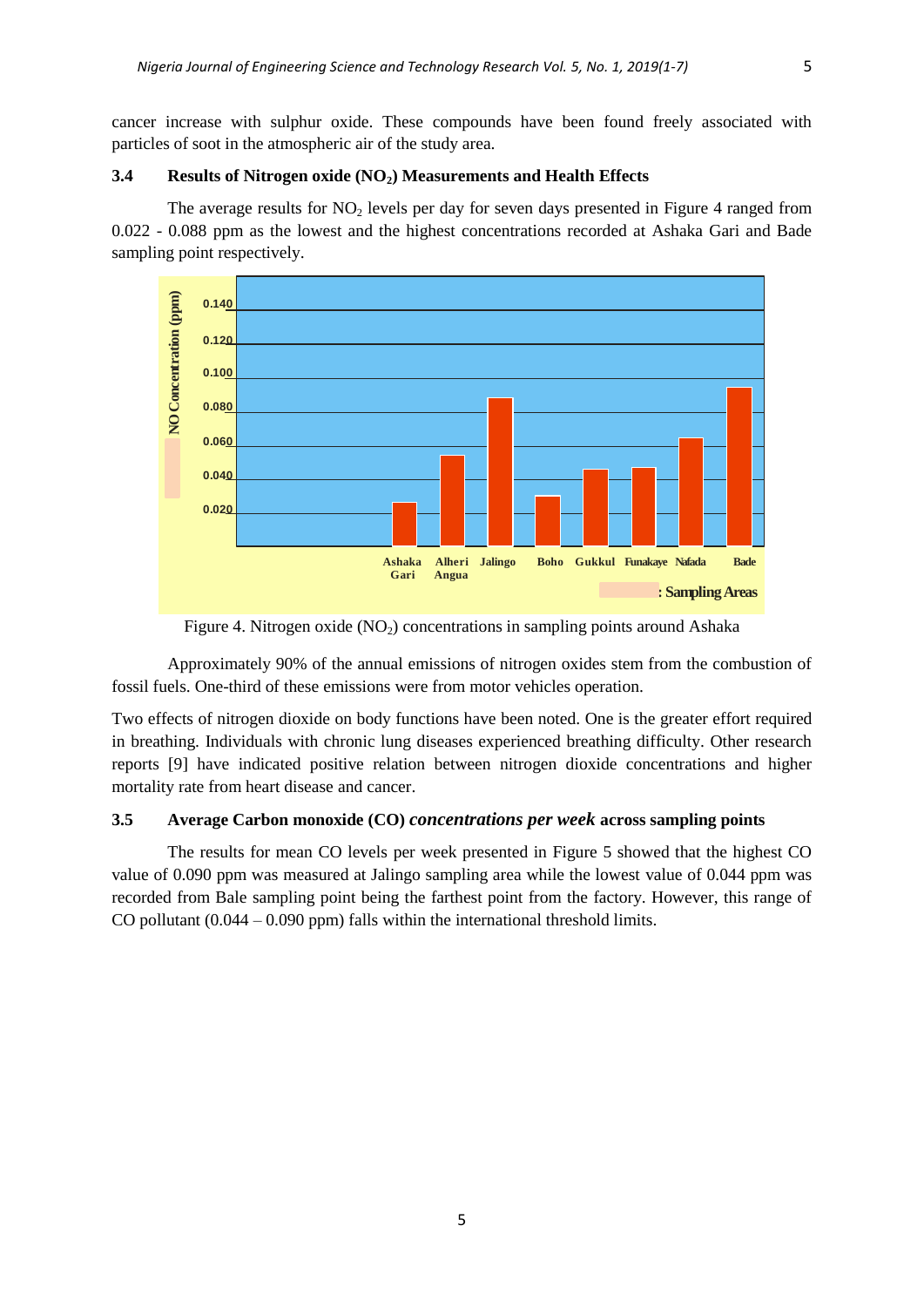

Figure 5. Carbon monoxide (CO) Concentration in each sampled area of Ashaka Factory

#### **3.6 Health Effects of Carbon monoxide (CO) on Ashaka Cement Factory Workers**

Factory plant is one of the sources of Carbon monoxide; for this reason, at high concentrations, it is a deadly poison. Hemoglobin, a complex protein present in the blood, transports oxygen from the lungs to the cells and carries carbon dioxide from the cells back to the lungs; thus reducing the productivity of workers in the cement factory. Some workers from the factory complained of hemoglobin related problems.

#### **4 CONCLUSION**

Based on the results obtained, it showed that there were high concentration values of the three selected pollutants of  $SO_2 (1.20 - 4.80 \text{ ppm})$ , NO<sub>2</sub> (0.022 - 0.088 ppm) and CO (0.044 – 0.090 ppm) in Ashaka Gari Cement Factory and environs when compared to the threshold limit for  $SO<sub>2</sub>$  as from  $0.04 - 0.25$  ppm; CO was from  $0.03 - 0.05$  ppm while for NO<sub>2</sub>, it was from  $0.053 - 0.100$  ppm according to National Ambient Air Quality Standards. In Ashaka Gari alone, the average concentration of  $SO_2$  per day was 35.77 ppm; CO was 0.127 ppm and  $NO_2$  was 0.053 ppm. These values are far above the international body requirements; hence there were reported cases of cancer, asphyxia/stroke, heart related diseases, skin rashes, irritating eyes among the workers of Ashaka Cement Factory. This calls for adoption of measures to reduce these pollutants in order to protect workers against occupational hazards and reduced productivity. It has been recommended that policy makers on environmental pollution should try to implement the recent Goals of Climate Change Summit held at Poland, 2018 in order to control more effectively air pollution resulting from stationary and mobile sources of greenhouse gases in their member countries to achieve eco-friendly ambient air quality.

#### **REFERENCES**

- 1. Alabi, O. M. (2015). The Global Warming Survival: Air Pollution causes, effects and solutions, Congress Enacts New Air Law-CQ. Rodale, pp. 110 – 115.
- 2. Ashaka Cement Factory (2007). Official Website of Ashaka Cement PLC, Nigeria; [www.ashakacem.org.ng](http://www.ashakacem.org.ng/) accessed on: 9/10/18.